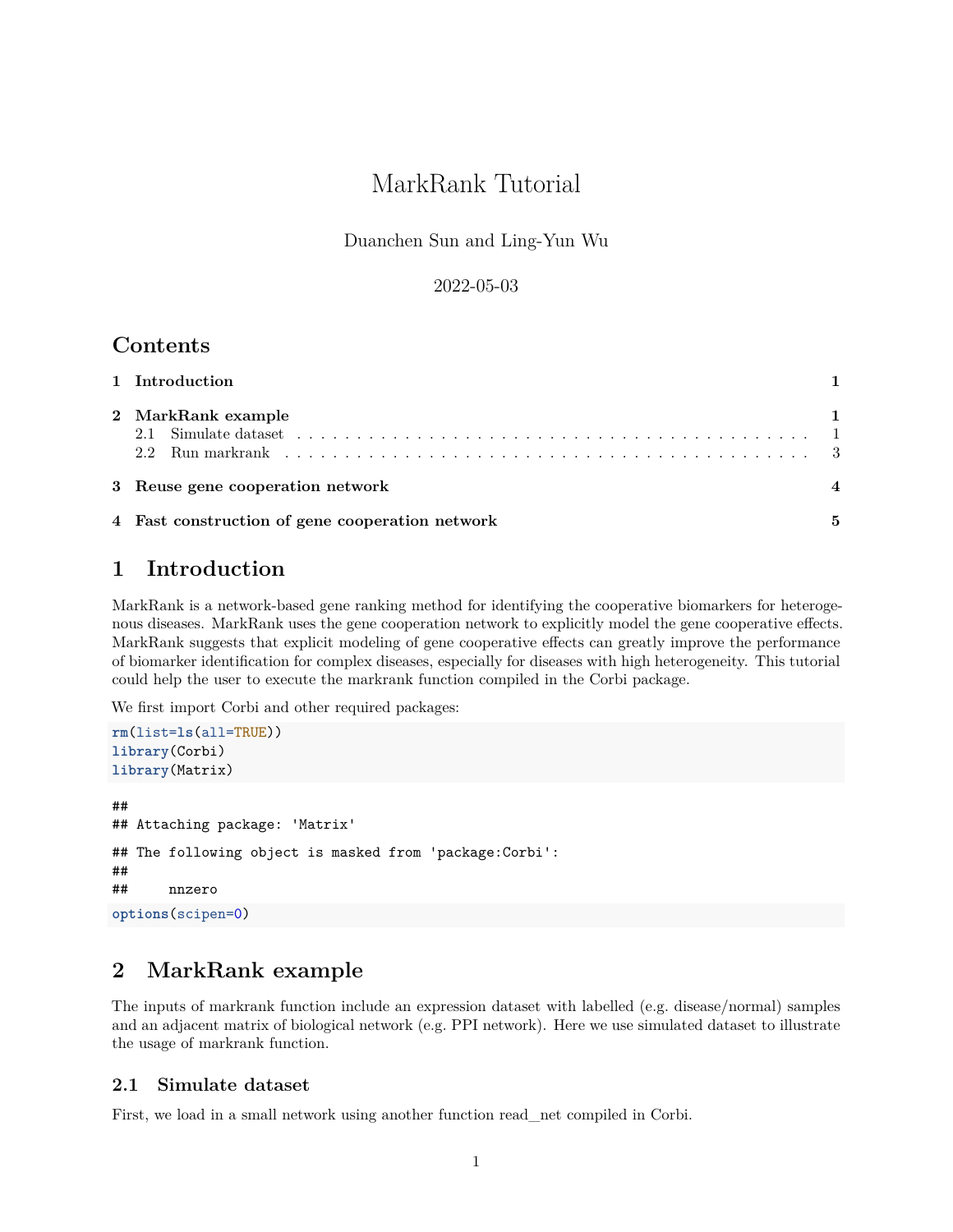net <- **read\_net**("network.txt")

This network contains 100 genes. Then we set the number of preset differential expression genes. size  $<-10$ 

We randomly extract a connected subnetwork with the preset size from the loaded network. Here we use the function search\_net to implement.

```
source("search_net.R")
subnet <- search_net(net, node_size = size, ori_name = TRUE)
deg_list <- as.character(unique(as.vector(subnet)))
```
The preset differentially expression genes are:

deg\_list

## [1] "16" "8" "99" "46" "18" "13" "5" "74" "31" "11"

Now we simulate the expression matrix. The sample number is set as

sample\_num <- 50

The number of disease samples and normal samples are equal.

```
disease_num <- 25
```
The code of simulating the expression dataset is as follows. We up-regulated the expression values of preset differentially expression gene set. The detailed description of this process can be found in the Supplementary Materials in our manuscript.

```
library(matrixcalc)
library(MASS)
l <- net$size
p <- length(deg_list)
exp_dataset <- matrix(0, sample_num, l, dimnames = list(paste("sample", 1:sample_num, sep=""), net$node))
vars \leftarrow 1
sigma <- matrix(0)
while(!is.positive.definite(sigma)){
  vars <- vars + 1
  sigma <- as.matrix(as(net$matrix,'dgCMatrix'))
  sigma[which(sigma == 1)] <- rnorm(length(which(sigma == 1)), 4, 1)
  sigma[which(sigma == 0)] <- rnorm(length(which(sigma == 0)), 2, 1)
 diag(sigma) <- rnorm(l, vars, 1)
  sigma <- (sigma + t(sigma))/2
}
sample_mean <- rnorm(l, 5, 1)
exp_dataset <- mvrnorm(sample_num, sample_mean, sigma)
exp_dataset[1:disease_num, deg_list] <- exp_dataset[1:disease_num, deg_list] * rnorm(disease_num*p, 2, 0.1)
```
The final simulated gene expression dataset contains 50 samples and 100 genes. The number of preset marker genes is 10.

**dim**(exp\_dataset)

## [1] 50 100

The sample label is

label <- **c**(**rep**(0, disease\_num), **rep**(1, sample\_num**-**disease\_num))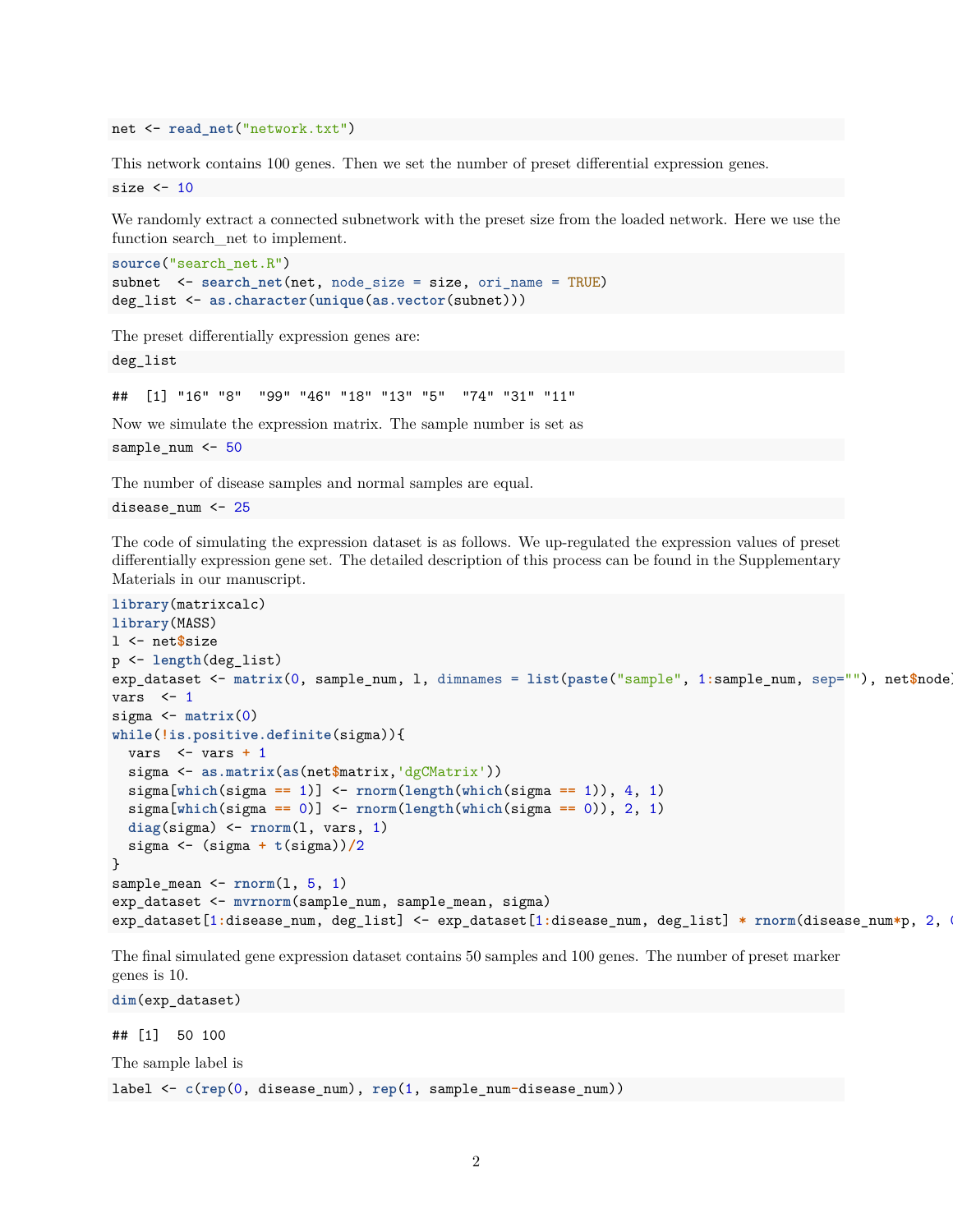The adjacent matrix of the network is

```
adj_matrix <- as.matrix(net$matrix)
adj_matrix <- adj_matrix[colnames(exp_dataset), colnames(exp_dataset)]
adj_matrix <- adj_matrix + t(adj_matrix)
```
#### <span id="page-2-0"></span>**2.2 Run markrank**

With the above simulated datasets as inputs, we now execute the markrank function to test whether MarkRank could prioritize the preset genes. We use the default parameter combination as alpha=0.8 and lambda=0.2 to run the markrank.

```
time1 <- system.time(
 result1 <- markrank(exp_dataset, label, adj_matrix, alpha=0.8, lambda=0.2, trace=TRUE)
\rightarrow## [1] "Computing discriminative potential network ..."
## Loading required namespace: mpmi
## [1] 10
## [1] 20
## [1] 30
## [1] 40
## [1] 50
## [1] 60
## [1] 70
## [1] 80
## [1] 90
The output result of markrank contains the following variables:
names(result1)
## [1] "score" "steps" "NET2" "initial_pars" "dis"
The scores of top 10 markrank genes are:
s1 <- sort(result1$score, decreasing=TRUE)
s1[1:10]
## 31 16 99 11 5 46 13
## 0.11899321 0.09064171 0.04644607 0.03934092 0.03846728 0.03430551 0.03218040
## 18 74 34
## 0.02687410 0.02474922 0.02291983
The scores of pre-set differential expression genes are:
result1$score[deg_list]
## 16 8 99 46 18 13 5
## 0.09064171 0.01266413 0.04644607 0.03430551 0.02687410 0.03218040 0.03846728
## 74 31 11
## 0.02474922 0.11899321 0.03934092
The false discovery genes are:
setdiff(names(s1[1:10]), deg_list)
```
## [1] "34"

The iteration steps in the random walk iteration is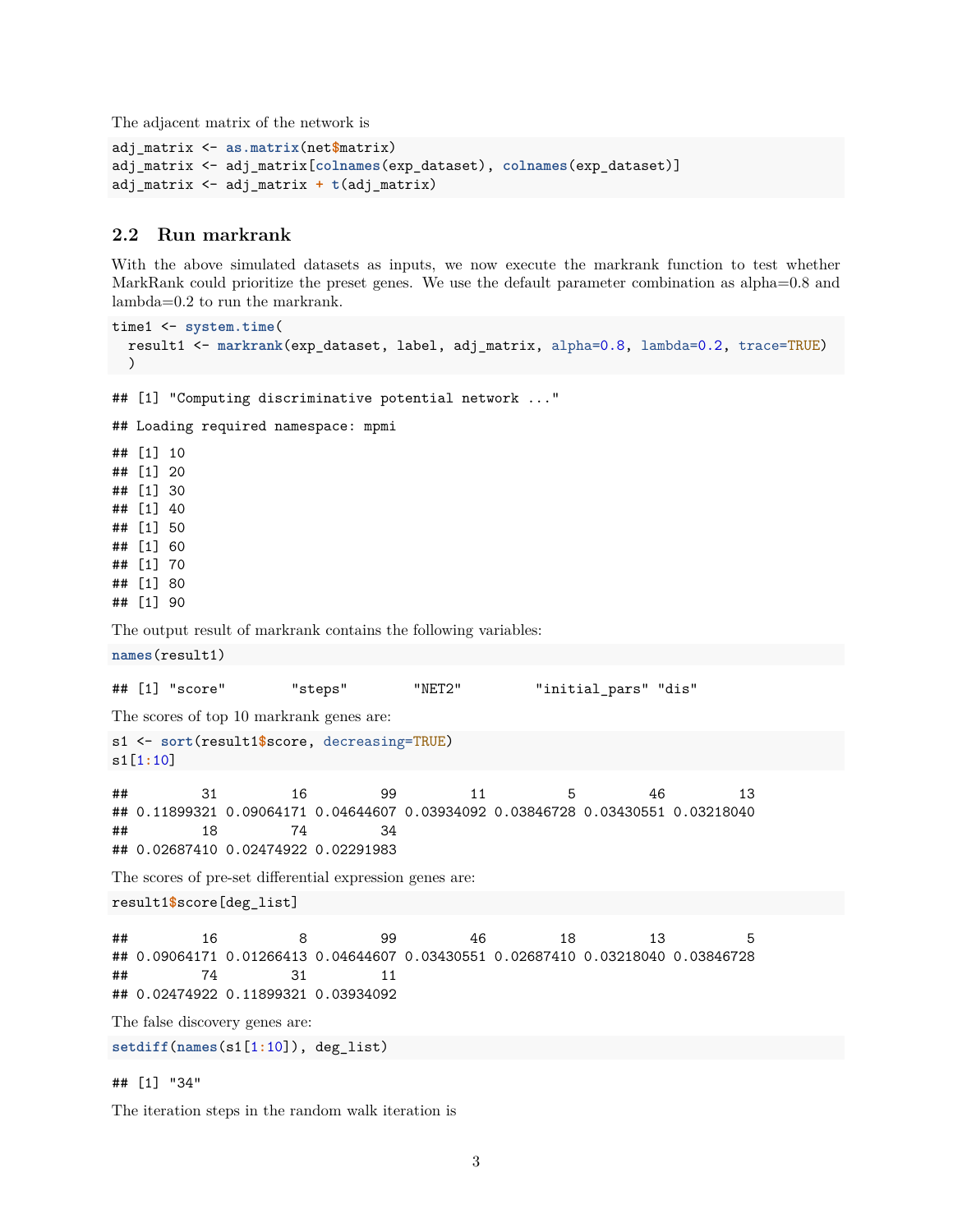result1**\$**steps

## [1] 114

The user could find the input parameters by using the following code:

```
result1$initial_pars
```

```
## $alpha
## [1] 0.8
##
## $lambda
## [1] 0.2
##
## $eps
## [1] 1e-10
```
#### <span id="page-3-0"></span>**3 Reuse gene cooperation network**

The computation of gene cooperation network is time-consuming. To reduce the redundant computation, we can reuse the gene cooperation network computed in previous step. The computed gene cooperation network is stored in

NET2 <- result1**\$**NET2

Using the parameter Given\_NET2, we could tune other parameters without the repeated computation of gene cooperation network. For example, we use the alpha=0.8 and lambda=0.5 to recompute the result:

```
time2 <- system.time(
 result2 <- markrank(exp_dataset, label, adj_matrix, alpha=0.8, lambda=0.5, trace=FALSE, Given_NET2=NET2)
 )
```
The running time of two results is:

time1

```
## user system elapsed
## 8.065 0.011 2.611
time2
```
## user system elapsed ## 0.197 0.000 0.197

The running time of result2 is far less than result1, because the result2 just contains the step of random walk algorithm. Now the new scores of top 10 markrank genes are:

```
s2 <- sort(result2$score, decreasing=TRUE)
s2[1:10]
```
## 31 16 18 5 99 11 35 ## 0.07711377 0.05371622 0.03952340 0.03896762 0.03746677 0.03432667 0.03123850 ## 46 34 74 ## 0.02991655 0.02513816 0.02490106

The scores of pre-set differential expression genes are:

result2**\$**score[deg\_list]

## 16 8 99 46 18 13 5 ## 0.05371622 0.01697624 0.03746677 0.02991655 0.03952340 0.02351757 0.03896762